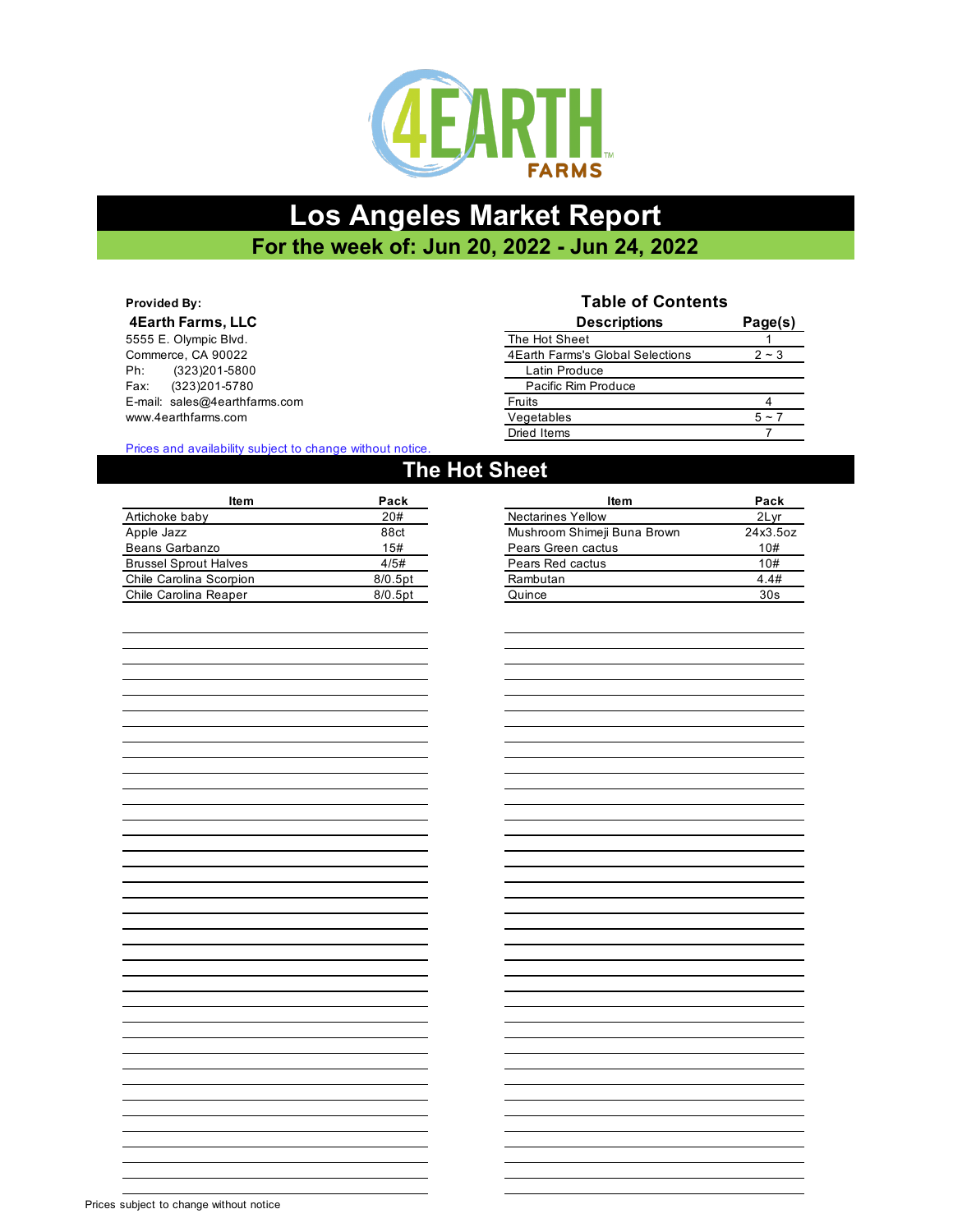# **4Earth Farms' Global Selections**

## Prices and availability subject to change without notice.

| ltem                    | Pack     | Y/N | ltem                  | Pack             | Y/I |
|-------------------------|----------|-----|-----------------------|------------------|-----|
| Banana Leaf (Fresh)     | 10#      | Y   | Dried, Cascabel       | 5#               | Y   |
| Bananas, Burro          | 10#      | Y   | Dried. Chile de Arbol | 5#               | Y   |
| Bananas, Burro          | 40#      | Y   | Dried, Chipotle       | 5#               | Y   |
| Bananas, Manzano        | 10#      | Y   | Dried, Guajillo       | 5#               | Y   |
| Bananas, Manzano        | 40#      | Y   | Dried. Habanero       | 5#               | Y   |
| Bananas, Plantains      | 10#      | Y   | Dried, Japanese       | 5#               | Y   |
| Bananas, Plantains      | 50#      | Y   | Dried. Morita         | 5#               | Y   |
| Bananas, Red            | 10#      | Y   | Dried. Mulato         | 5#               | Y   |
| Cactus Leaf (Nopalitos) | 10#      | Ý   | Dried, Negro          | 5#               | Y   |
| Cactus Pears, Red       | 10#      | Y   | Dried, Pequin         | 5#               | Y   |
| Cactus Pear, Green      | 10#      | N   | Epazote               | 1#               | Y   |
| Chile, Anaheim          | 25#      | Y   | Jamaica               | 5#               | Y   |
| Chile, Carolina Reaper  | 8/1.76oz | Y   | Limes, Key            | 30#              | Y   |
| Chile, Ghost            | 8/0.5pt  | Y   | Mangoes               | 10 <sub>ct</sub> | Y   |
| Chile, Habanero         | 10#      | Y   | Mangoes, Ataulfo      | 12-18ct          | Y   |
| Chile, Hungarian        | 10#      | Y   | Onions, Green Mexican | 24ct.            | Y   |
| Chile, Jalapeno         | 10#      | Y   | Peppers, Enjoya       | 24ct.            | N   |
| Chile, Jalapeno         | 40#      | Y   | Root, Jicama          | 10#              | Υ   |
| Chile, Manzana          | 10#      | N   | Root, Jicama          | 35#              | Y   |
| Chile, Pasilla          | 10#      | Y   | Root, Malanga         | 10#              | Y   |
| Chile, Pasilla          | 24#      | Y   | Root, Taro (Lrg)      | 10#              | Y   |
| Chile, Hatch            | 25#      | N   | Root. Yucca           | 10#              | Y   |
| Chile, Red Fresno       | 10#      | Y   | Squash, Chayote       | 24ct.            | Y   |
| Chile, Serrano          | 10#      | Y   | Squash, Spiny Chayote | 35#              | Y   |
| Chile, Shishito Pepper  | 5#       | Y   | Squash, Mexican       | 25#              | Y   |
| Chile, Shishito Pepper  | 10#      | Y   | Tamarindo             | 10#              | Y   |
| Chile, Scorpion         | 8/0.5pt  | Y   | Tomatillos            | 10#              | Y   |
| Chile, Yellow Caribe    | 10#      | Y   | Tomatillos            | 40#              | Y   |
| Coconuts, Brown         | 30ct     | Y   | Tomatillos, cleaned   | 40#              | Y   |
| Coconuts, Fresh (White) | 20ct.    | Y   | Verdolaga             | 24ct.            | Y   |
| Coconuts, Thai (Husked) | 9ct.     | Y   | Cactus leaf peeled    | 5#               | Y   |
| Dried, Ancho            | 5#       | Ý   |                       |                  |     |
| Dried, California       | 5#       | Y   |                       |                  |     |
| Banana Leaf (Frozen)    | 10#      | Y   |                       |                  |     |

| <b>Item</b>    | Pack     | Y/N | <b>Item</b>           | Pack             | Y/N |
|----------------|----------|-----|-----------------------|------------------|-----|
| h)             | 10#      | Y   | Dried, Cascabel       | 5#               | Υ   |
|                | 10#      | Y   | Dried, Chile de Arbol | 5#               | Y   |
|                | 40#      | Y   | Dried, Chipotle       | 5#               | Y   |
| O              | 10#      | Y   | Dried, Guajillo       | 5#               | Υ   |
| $\overline{O}$ | 40#      | Y   | Dried, Habanero       | 5#               | Y   |
| s              | 10#      | Y   | Dried, Japanese       | 5#               | Y   |
| s              | 50#      | Y   | Dried, Morita         | 5#               | Y   |
|                | 10#      | Y   | Dried, Mulato         | 5#               | Y   |
| litos)         | 10#      | Y   | Dried, Negro          | 5#               | Y   |
|                | 10#      | Y   | Dried, Pequin         | 5#               | Y   |
| 9IJ            | 10#      | N   | Epazote               | 1#               | Y   |
|                | 25#      | Y   | Jamaica               | 5#               | Y   |
| aper           | 8/1.76oz | Y   | Limes, Key            | 30#              | Y   |
|                | 8/0.5pt  | Y   | Mangoes               | 10 <sub>ct</sub> | Y   |
|                | 10#      | Y   | Mangoes, Ataulfo      | 12-18ct          | Y   |
|                | 10#      | Y   | Onions, Green Mexican | 24ct.            | Y   |
|                | 10#      | Y   | Peppers, Enjoya       | 24ct.            | N   |
|                | 40#      | Υ   | Root, Jicama          | 10#              | Y   |
|                | 10#      | N   | Root, Jicama          | 35#              | Y   |
|                | 10#      | Y   | Root, Malanga         | 10#              | Υ   |
|                | 24#      | Y   | Root, Taro (Lrg)      | 10#              | Υ   |
|                | 25#      | N   | Root, Yucca           | 10#              | Ý   |
|                | 10#      | Y   | Squash, Chayote       | 24ct.            | Y   |
|                | 10#      | Υ   | Squash, Spiny Chayote | 35#              | Υ   |
| per            | 5#       | Y   | Squash, Mexican       | 25#              | Y   |
| per            | 10#      | Y   | Tamarindo             | 10#              | Y   |
|                | 8/0.5pt  | Y   | Tomatillos            | 10#              | Υ   |
| е              | 10#      | Y   | Tomatillos            | 40#              | Y   |
|                | 30ct     | Y   | Tomatillos, cleaned   | 40#              | Y   |
| Vhite)         | 20ct.    | Y   | Verdolaga             | 24ct.            | Y   |
| usked)         | 9ct.     | Y   | Cactus leaf peeled    | 5#               | Y   |
|                | 5#       | Y   |                       |                  |     |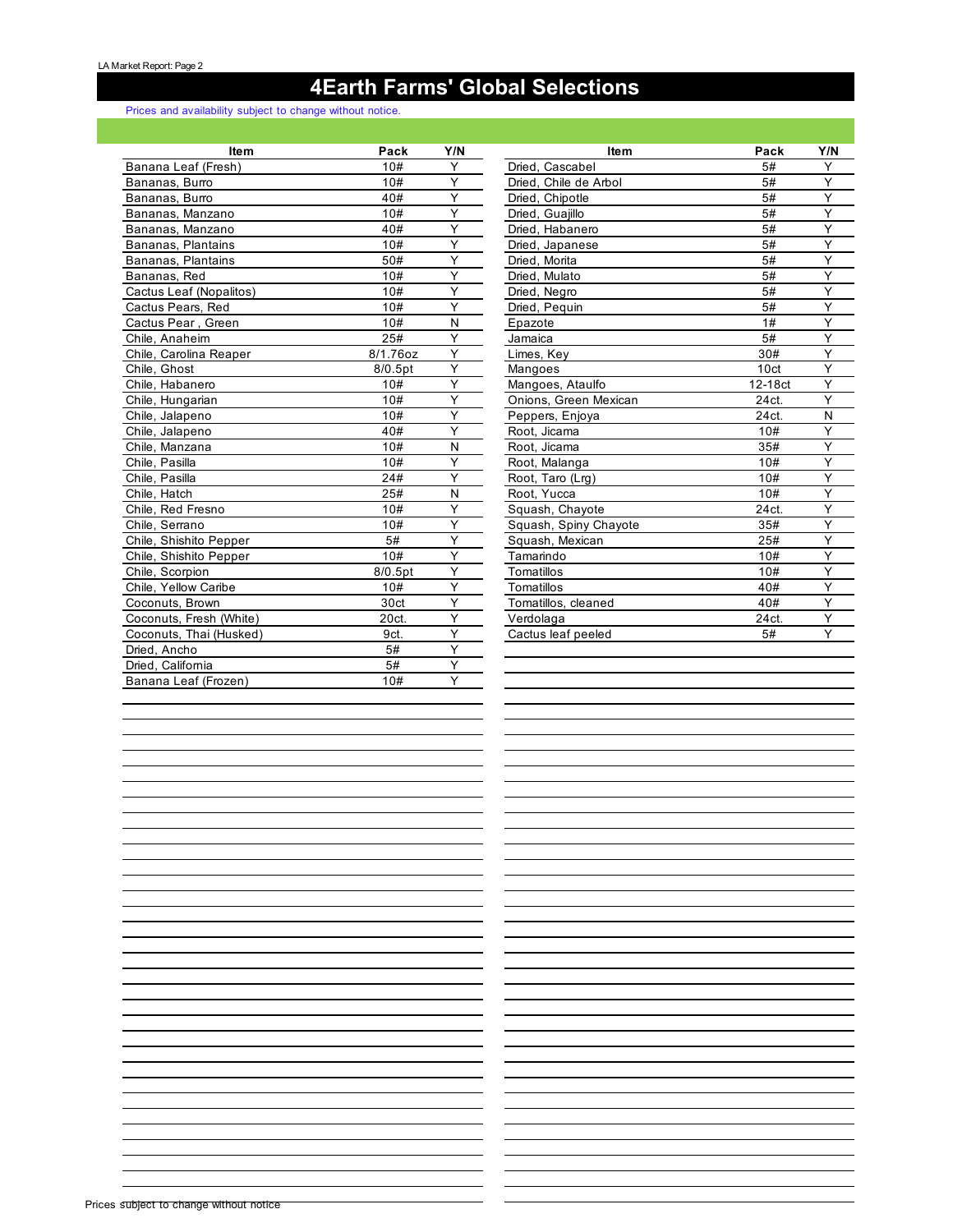## **4Earth Farms' Global Selections**

#### Prices and availability subject to change without notice.

### **PACIFIC RIM PRODUCE**

|                              |                       |     | . AVII 19 INIII 1 INGBUUL       |           |                         |
|------------------------------|-----------------------|-----|---------------------------------|-----------|-------------------------|
| <b>Item</b>                  | Pack                  | Y/N | Item                            | Pack      | Y/N                     |
| Bitter melon (Fo Qua)        | 30#                   | Y   | Lemon Sweet Meyer               | 10#       | Y                       |
| Bitter melon (Fo Qua)        | 10#                   | Y   | Long Beans Chinese (Don Gok)    | 30#       | Y                       |
| Bok Choy, Baby               | 10#                   | Y   | Melon, Fuzzy (Mo Qua)           | 10#       | Y                       |
| Bok Choy                     | 50#                   | Y   | Melon, Fuzzy (MO Qua)           | 40#       | Ÿ                       |
| Boniato                      | 40#                   | Y   | Mushroom, Enoki                 | 6x7oz     | $\overline{\mathsf{N}}$ |
| Chile, Shishito Pepper       | 5#                    | Y   | Mushroom, Honshimeji (Honey)    | 12x3.5oz  | Y                       |
| Chile, Thai "green"          | 10#                   | Υ   | Mushroom, Oyster                | 5#        | Y                       |
| Chile, Thai Red              | 5#                    | Y   | Mushroom, Shiitake Med. Chinese | 5#        | Y                       |
| Chinese Broccoli (Gai Lan)   | 10#                   | Y   | Mushroom, Woodear               | 5#        | Y                       |
| Chinese Broccoli (Gai Lan)   | 30#                   | Y   | Nappa Cabbage                   | 35#       | Ϋ                       |
| Chinese Celery (Kahn Choy)   | 10#                   | Y   | <b>Okinawa Sweet Potatoes</b>   | 30#       | Y                       |
| Chinese Mustard (Gai Choy)   | 10#                   | Y   | Opo Squash                      | 10#       | Y                       |
| Chinese Okra (Sing Qua)      | 10#                   | Y   | Papaya, Green                   | 35#       | Υ                       |
| Choy Sum (long)              | 10#                   | Y   | Papaya, Green                   | 10#       | Y                       |
| Choy Sum (long)              | 30#                   | Y   | Pea Shoots Tendril              | 5#        | Y                       |
| Choy Sum (short)             | 10#                   | Y   | Pears, Asian (Brown)            | 30's      | Y                       |
| Choy Sum (short)             | 30#                   | Y   | Pears, Asian (Yellow)           | 48's      | Y                       |
| Cucumbers, Japanese (Kyuri)  | 10#                   | Y   | Quail Eggs                      | 3/10ct.   | Y                       |
| Edamame peeled               | 24/1#                 | Y   | Root, Burdock (Gobo)            | 10#       | Y                       |
| Eggplant, Chinese            | 10#                   | Y   | Radish, Daikon                  | 10#       | Y                       |
| <b>Eggplant Chinese</b>      | 30#                   | Y   | Radish, Daikon                  | 40#       | Y                       |
| Eggplant, Italian            | 10#                   | Y   | Radish, Korean (Lo Bok)         | 45#       | Y                       |
| Eggplant, Japanese           | 25#                   | Y   | Radish, Korean (Lo Bok)         | 10#       | Y                       |
| Eggplant, Japanese           | 10#                   | Y   | Root, Galanga                   | 10#       | Y                       |
| Eggplant, Thai               | 10#                   | Y   | Root, Lotus (Ling Gaw)          | 10#       | Ÿ                       |
| Eggroll                      | 12x12oz               | Y   | Root. Taro Sm                   | 10#       | Y                       |
| Soy Wraps                    | 10x20ct               | Υ   | Root, Taro Large                | 10#       | Y                       |
| Herb, Thai Basil             | 1#                    | Y   | Squash, Kabocha                 | 35#       | Ÿ                       |
| Jackfruit                    | 2ct                   | Y   | Tofu, Blue                      | 12/14oz.  | Call                    |
| Kim Chee (Hot)               | $\overline{12}/14$ oz | Y   | Turmeric, Root                  | 10#       | Y                       |
| Kim Chee (Mild)              | 12/14oz               | Y   | Turmeric, Root                  | 1#        | Y                       |
| Leaves, Shisho               | 110ct.                | Y   | Wasabi Powder                   | 2.2#      | $\overline{Y}$          |
| Leaves, Taro                 | 20#                   | Y   | <b>Water Chestnuts</b>          | 10#       | Y                       |
| Leaves, Curry                | 1#                    | Y   | Water Spinach (Ong Choy)        | 40#       | Ϋ                       |
| Leaf Kaffir Lime             | 1#                    | Y   | Won Ton                         | 12/12oz.  | Y                       |
| Lemon Grass                  | 5#                    | Y   | Yu Chov                         | 10#       | Y                       |
| Lemon Grass                  | 20#                   | Y   | Yuzu Juice Single Bottle        | 5.25oz    | Υ                       |
| Long Beans Chinese (Don Gok) | 10#                   | Y   | <b>Yuzu Juice Bottle</b>        | 24x5.25oz | Y                       |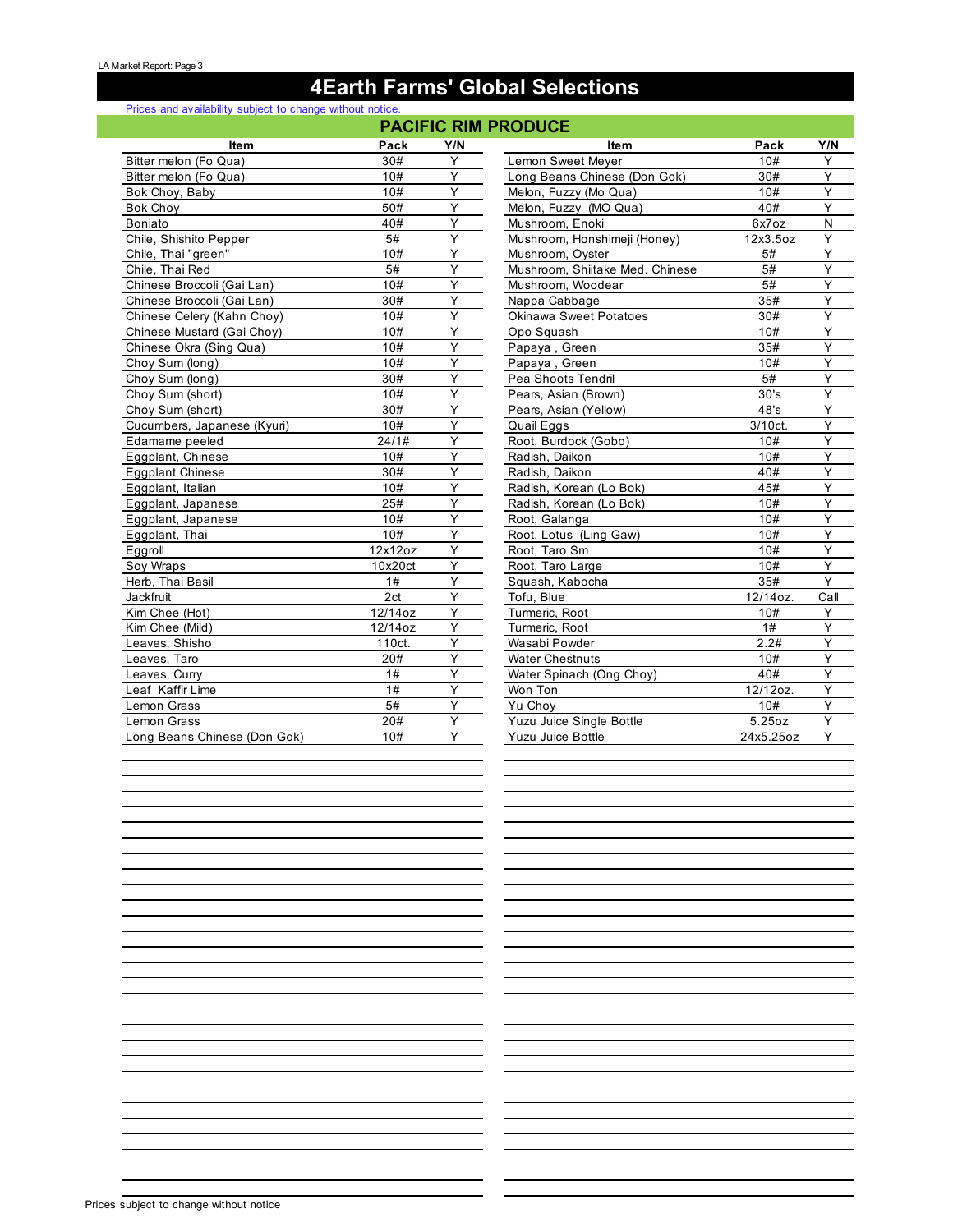## **Fruits**

#### Prices and availability subject to change without notice.

| <b>Fruits &amp; Melons</b>    |          |     |                          |                    |     |  |  |  |
|-------------------------------|----------|-----|--------------------------|--------------------|-----|--|--|--|
| <b>Item</b>                   | Pack     | Y/N | <b>Item</b>              | Pack               | Y/N |  |  |  |
| Apples, Envy                  | 80ct     | Y   | Orange, Cara Cara        | 40#                | Y   |  |  |  |
| Apples, Gala                  | 88ct     | Υ   | Orange Mandarin Seasonal | 10/3#              | Y   |  |  |  |
| Apples, Gala Baby             | 10#      | Y   | Orange Pixie             | 22#                | Y   |  |  |  |
| Apples, Honeycrisp Baby       | 10#      | Y   | Oranges, Blood           | 10#                | Y   |  |  |  |
| Apples, hidden Rose           | 55/65ct  | N   | Oranges, Blood           | 18#                | Y   |  |  |  |
| Apples, Green Dragon          | 55/60ct  | N   | Oranges, Minneolas       | 125ct              | Y   |  |  |  |
| Apples, Honeycrisp            | 138ct    | Y   | Melo Gold                | 14-18ct            | Y   |  |  |  |
| Apples, Fuji Baby             | 10#      | Y   | Mango                    | 9-12 <sub>ct</sub> | Y   |  |  |  |
| Apples, Organic Crimson Gold  | 12ct     | N   | Nectarines, Yellow       | 56-64ct            | Y   |  |  |  |
| Apples, Pink Lady Baby        | 10#      | Y   | Nectarines, White        | 56-64ct            | Y   |  |  |  |
| Apricots                      | 1 Lyr    | Y   | Papaya, Hawaii Golden    | 10#                | Y   |  |  |  |
| Berries, Cranberries          | 24x12oz  | N   | Passion Fruit            | 30 <sub>s</sub>    | Y   |  |  |  |
| Berries, Black                | 12x6oz   | Y   | Peaches, White           | 64ct               | Y   |  |  |  |
| Berries, Blue                 | 12x6oz   | Y   | Peaches, Yellow 20#      | 56-72ct 2Lyr       | Y   |  |  |  |
| Berries, Goose Gold           | 12ct     | Y   | Mango, Ataulfo           | 12-18ct            | Y   |  |  |  |
| <b>Berries Raspberries</b>    | 12x6oz   | Y   | Pears, Barlett           | 110 <sub>ct</sub>  | Y   |  |  |  |
| Berries, Goose Cape           | 12ct.    | Y   | Pears, Comice            | 22#                | Y   |  |  |  |
| Cherimoya                     | 11/12ct. | Y   | Pears, Red               | 22#                | Y   |  |  |  |
| Coconut brown                 | 24ct     | Y   | Persimmons, Fuyu         | 1Lyr               | N   |  |  |  |
| Cherries                      | 18#      | Y   | Persimmons, Hachiya      | 1Lyr               | N   |  |  |  |
| Cherries, Rainier             | 15#      | Y   | Pepino Melons            | 16ct.              | Y   |  |  |  |
| Dragon Fruit, White           | 10#      | Y   | Plums, Black             | VF/TP              | Y   |  |  |  |
| Figs Black Fresh              | 1Lyr     | Y   | Plums, Red 18#           | VF/TP              | Y   |  |  |  |
| Fruit Assorted Exotic         | 8#       | Y   | Lemon, plums             | 2Lyr               | N   |  |  |  |
| Feijoas                       | 30s      | Y   | Pomegranates             | 8-16ct             | Y   |  |  |  |
| Grapefruit, Ruby Red Fcy      | 40ct     | Y   | Pumello                  | 8-12ct             | Y   |  |  |  |
| Grapefruit, Melogold          | 23/27ct  | Υ   | Quince                   | 50ct               | Υ   |  |  |  |
| <b>Grapes, Black Seedless</b> | 19#      | Y   | Rambutan                 | 4.4#               | Y   |  |  |  |
| Grapes, Green Seedless        | 18#      | Y   | Seeds Pomegranate        | 12/4.4oz           | Y   |  |  |  |
| Grapes, Red Seedless          | 18#      | Y   | <b>Sharon Fruit</b>      | 1 Lyr              | N   |  |  |  |
| Grapes, Red Globe             | 18#      | Y   | Tangerine, Clementines   | 10#                | Y   |  |  |  |
| Guavas                        | 10#      | Y   | <b>Tangerine Murcott</b> | 38#                | Y   |  |  |  |
| Horned Melon (Kiwano)         | 11/12ct. | Υ   | Watermelon, Yellow Meat  | 4/5ct              | Y   |  |  |  |
| Kiwi (1-lyr)                  | 30's     | Y   | Watermelon, Mini         | 6ct                | Y   |  |  |  |
| Kiwi, Volume Fill             | 39ct     | Y   | Sapotes                  | 10#                | N   |  |  |  |
| Kiwi Gold                     | 1 Lyr    | Y   | Pears Bosc               | 40#                | Y   |  |  |  |
| Lemons, Meyer                 | 10#      | Y   | Baby Kiwi                | 12x6oz             | N   |  |  |  |
| Lyche                         | 10#      | Y   | Peach Saturn             | 1Lyr               | Y   |  |  |  |
| Kumquats                      | 10#      | Y   | Apple Jazz               | 88ct               | Y   |  |  |  |
|                               |          |     |                          |                    |     |  |  |  |

# **Dried Chili,Herbs, & miscellaneous**

| Dried Chile, Cascabel          | 5#    | Dried Herbs, Lavender          | 1#        |  |
|--------------------------------|-------|--------------------------------|-----------|--|
| Dried Chile, Japones           | 5#    | Pollen Bee                     | 7oz       |  |
| Dried Chile, Ghost             | 1#    | Sugar Cane, Swizzle sticks     | $12/4$ oz |  |
| Dried Chile, Indian (stemless) | 44#   | Dried Chile Ghost Powder       | 1#        |  |
| Dried Chile, Powder Achiote    | 5#    | Dried Chile Habanero           | 5#        |  |
| Dried Chile, Powder Ancho      | 5#    | Dried Chile, Chipotle          | 5#        |  |
| Dried Chile, Powder Jalapeno   | 5#    | Dried Chile, Negro             | 5#        |  |
| Dried Corn Husk                | 24/1# | Dried Chile Stemless, Guajillo | 25#       |  |
| Dried Avocado Leaves           | 1#    |                                |           |  |
|                                |       |                                |           |  |

| Dried Herbs, Lavender          | 1#        |  |
|--------------------------------|-----------|--|
| Pollen Bee                     | 7oz       |  |
| Sugar Cane, Swizzle sticks     | $12/4$ oz |  |
| Dried Chile Ghost Powder       | 1#        |  |
| Dried Chile Habanero           | 5#        |  |
| Dried Chile, Chipotle          | 5#        |  |
| Dried Chile, Negro             | 5#        |  |
| Dried Chile Stemless, Guajillo | 25#       |  |
|                                |           |  |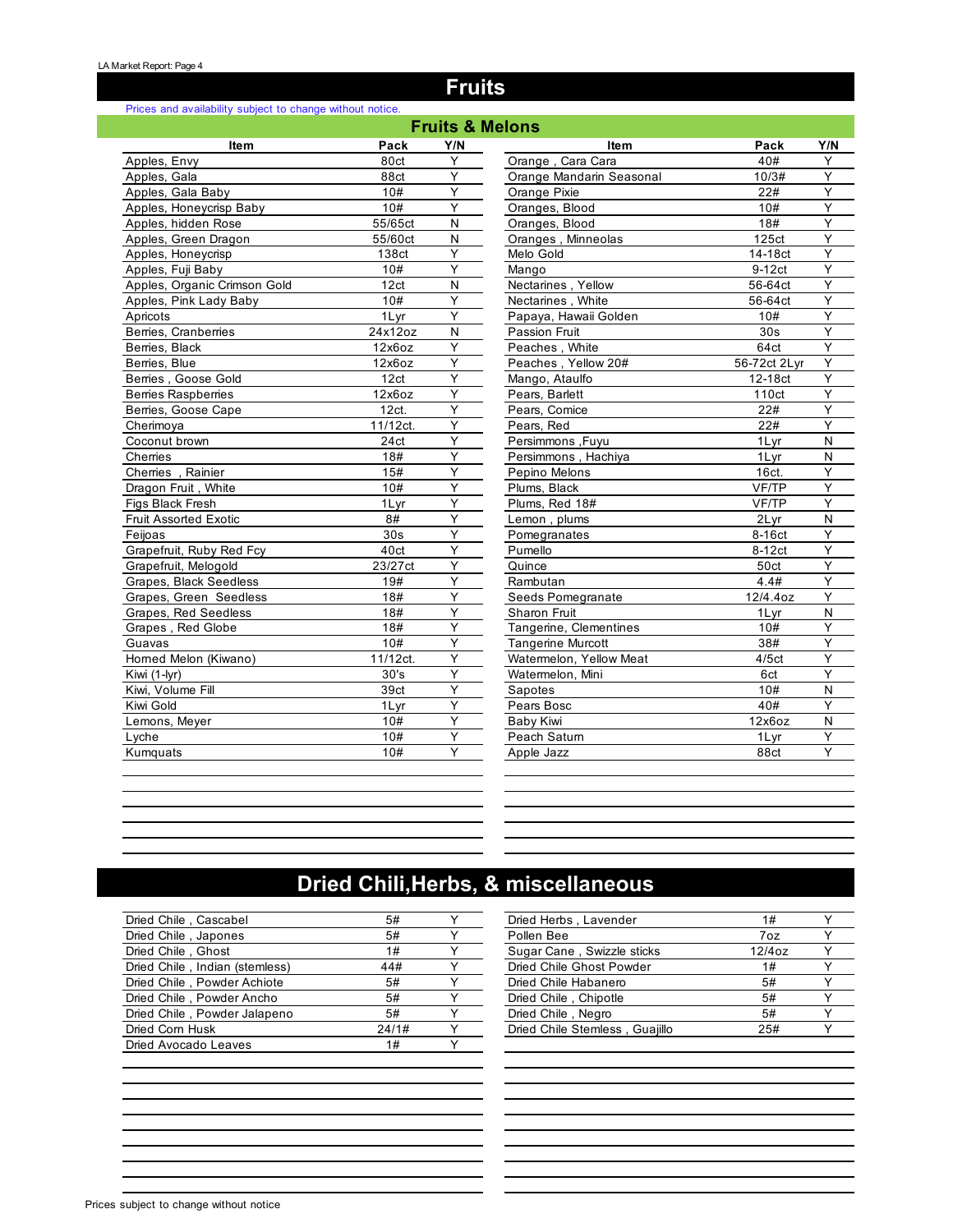LA Market Report: Page 5

## **Vegetables**

|                               | Prices and availability subject to change without notice. |                      |                                |         |           |  |  |  |
|-------------------------------|-----------------------------------------------------------|----------------------|--------------------------------|---------|-----------|--|--|--|
|                               |                                                           | <b>Miscellaneous</b> |                                |         |           |  |  |  |
| Item                          | Pack                                                      | Y/N                  | <b>Item</b>                    | Pack    | Y/N       |  |  |  |
| Artichokes                    | 12ct.                                                     | Y                    | Peas English Shelled           | 5#      | Y         |  |  |  |
| Artichokes                    | 18ct.                                                     | Υ                    | Peas, English                  | 10#     | Y         |  |  |  |
| Artichokes                    | 24ct                                                      | Υ                    | Peas, Snow                     | 10#     | Υ         |  |  |  |
| Asparagus, Standard           | 11#                                                       | Y                    | Peas, Sugar Snap               | 10#     | Y         |  |  |  |
| Asparagus, White              | 11#                                                       | CALL                 | Potatoes, Fingerling           | 10#     | ${\sf N}$ |  |  |  |
| Asparagus, Purple             | 11#                                                       | CALL                 | Potato Mix Marbles             | 50#     | Y         |  |  |  |
| Beans, Green                  | 28#                                                       | Y                    | Potatoes, Purple A             | 50#     | Y         |  |  |  |
| Beans, Dragon                 | 10#                                                       | N                    | Potatoes, Purple A             | 10#     | Υ         |  |  |  |
| Beans, Fava                   | 25#                                                       | Y                    | Potatoes, Purple Sweet stokes  | 40#     | N         |  |  |  |
| Beans, Haricot Vert (French)  | 5#                                                        | Y                    | Potatoes, Purple Sweet Organic | 40#     | N         |  |  |  |
| Beans, Sea                    | 5#                                                        | Υ                    | Potatoes, White Rose A         | 50#     | Υ         |  |  |  |
| Beans, Yellow Wax             | 5#                                                        | CALL                 | Potatoes, White C              | 50#     | Y         |  |  |  |
| Beets, Gold                   | 25#                                                       | Y                    | Potatoes, Yam Jewel #1         | 40#     | Υ         |  |  |  |
| Beets, Red                    | 25#                                                       | Υ                    | Potatoes, Yukon Gold A         | 50#     | Υ         |  |  |  |
| Beans Garbanzo                | 15#                                                       | Y                    | Potatoes, Yukon Creamer C      | 50#     | Y         |  |  |  |
| Beans Romano                  | 10#                                                       | CALL                 | Radicchio                      | 12ct.   | Y         |  |  |  |
| Broccoli, Baby                | 18ct.                                                     | Y                    | Radicchio Castle Franco        | 12ct.   | Υ         |  |  |  |
| <b>Budha Hands</b>            | 5ct                                                       | $\mathsf{N}$         | Pumpkins Mini                  | 40ct    | Ν         |  |  |  |
| Beets, Peeled & Cooked Red    | 10/1#                                                     | Y                    | Radish, Cello                  | 30/6oz. | Ÿ         |  |  |  |
| <b>Butter Lettuce, Living</b> | 12ct.                                                     | Υ                    | Radish, Easter Egg             | 24ct.   | Υ         |  |  |  |
| Cabbage, Tuscan               | 12ct.                                                     | Υ                    | Radish, Watermelon             | 10#     | Y         |  |  |  |
| Carrots Peeled baby (Mex)     | 5#                                                        | Y                    | Radish, White Icicle           | 24ct.   | Υ         |  |  |  |
| Carrots, Bunch                | 24ct                                                      | Υ                    | Radish, Purple Ninja           | 24ct.   | Y         |  |  |  |
| Carrots Peeled baby (USA)     | 5#                                                        | Υ                    | Rapini                         | 20ct    | Υ         |  |  |  |
| Celery Root Topless           | 10#                                                       | Y                    | Ramps                          | 5#      | Y         |  |  |  |
| <b>Chard Rainbow</b>          | 12ct.                                                     | Υ                    | Root, Celery                   | 12ct.   | Y         |  |  |  |
| Chard, Green Swiss            | 12ct.                                                     | Υ                    | Root, Ginger#1                 | 5#      | Y         |  |  |  |
| Chard, Red Swiss              | 12ct.                                                     | Y                    | Root, Ginger #1 Chinese        | 30#     | Υ         |  |  |  |
| Corn Yellow                   | 48ct                                                      | Y                    | Root, Horseradish              | 30ct    | Y         |  |  |  |
| Cucumbers, Pickling           | 25#                                                       | Υ                    | Root, Horseradish              | 10#     | Y         |  |  |  |
| Endive, Belgian               | 10#                                                       | Y                    | Root, Parsley                  | 30ct    | Υ         |  |  |  |
| Endive, Belgium Red           | 10#                                                       | Y                    | Root, Parsnips                 | 25#     | Y         |  |  |  |
| <b>Endive Coraline</b>        | 3#                                                        | ${\sf N}$            | Root, Rutabagas                | 25#     | Υ         |  |  |  |
| Fennel (Anise)                | 12ct.                                                     | Y                    | Root, Salsify                  | 10#     | Ÿ         |  |  |  |
| Garlic, Black                 | 1#                                                        | Y                    | Root, Sunchoke                 | 5#      | Y         |  |  |  |
| Garlic, Colossal              | 30#                                                       | Υ                    | Root, Sunchoke                 | 10#     | Y         |  |  |  |
| Garlic, Elephant              | 10#                                                       | Y                    | Root, Sunchoke                 | 20#     | Y         |  |  |  |
| Garlic, Jbo                   | 30#                                                       | Y                    | Root, Tumips                   | 25#     | Y         |  |  |  |
| Garlic, Peeled Zesty          | 4/5                                                       | Υ                    | Shallots                       | 8/5#    | Υ         |  |  |  |
| Garlic, Peeled Pail Zesty.    | 30#                                                       | Υ                    | Shallots                       | 5#      | Y         |  |  |  |
| <b>Garlic Roasted Peeled</b>  | 6/3#                                                      | Υ                    | <b>Shallots Peeled</b>         | 4/5#    | Υ         |  |  |  |
| Greens, Collards              | 24ct.                                                     | Υ                    | Sprouts Brussels #1            | 25#     | Y         |  |  |  |
| Greens, Dandelion             | 12ct.                                                     | Y                    | Sprouts Brussels #1            | 10#     | Y         |  |  |  |
| Greens, Mustard               | 24ct.                                                     | Y                    | Squash, Spaghetti              | 35#     | Y         |  |  |  |
| Greens, Turnips               | 24ct.                                                     | Υ                    | Squash, Butternut              | 32#     | Y         |  |  |  |
| Huckleberry Frozen            | 5#                                                        | Υ                    | <b>Stinging Nettles</b>        | 1#      | Ν         |  |  |  |
| Kohlrabi                      | 12ct.                                                     | Υ                    | Trevisio                       | 12ct.   | Y         |  |  |  |
| Leaf, Endive                  | 24ct.                                                     | Υ                    | Watercress                     | 12ct.   | Υ         |  |  |  |
| Leaf, Escarole                | 24ct.                                                     | Υ                    | Upland cress, Living           | 12ct.   | Y         |  |  |  |
| Okra                          | 15#                                                       | Y                    | Yam Finger                     | 10#     | Y         |  |  |  |
| Organic Potato Russet 'Baker' | 50#                                                       | Call                 | Yam Finger                     | 40#     | Υ         |  |  |  |
|                               |                                                           |                      |                                |         |           |  |  |  |

| Mushrooms $\sim$ Dried |    |  |                 |    |  |  |  |
|------------------------|----|--|-----------------|----|--|--|--|
| <b>Black Trumpets</b>  | 1# |  | Morel           | 1# |  |  |  |
| Chanterelle            | 1# |  | Oyster          | 1# |  |  |  |
| <b>Forest Mix</b>      | 1# |  | Porcini         | 1# |  |  |  |
| Fancy Mix              | 1# |  | Porcini, Powder | 1# |  |  |  |
| Hen of the Woods       | 1# |  | Shiitake        | 1# |  |  |  |
| Lobster                | 1# |  | Woodear         | 1# |  |  |  |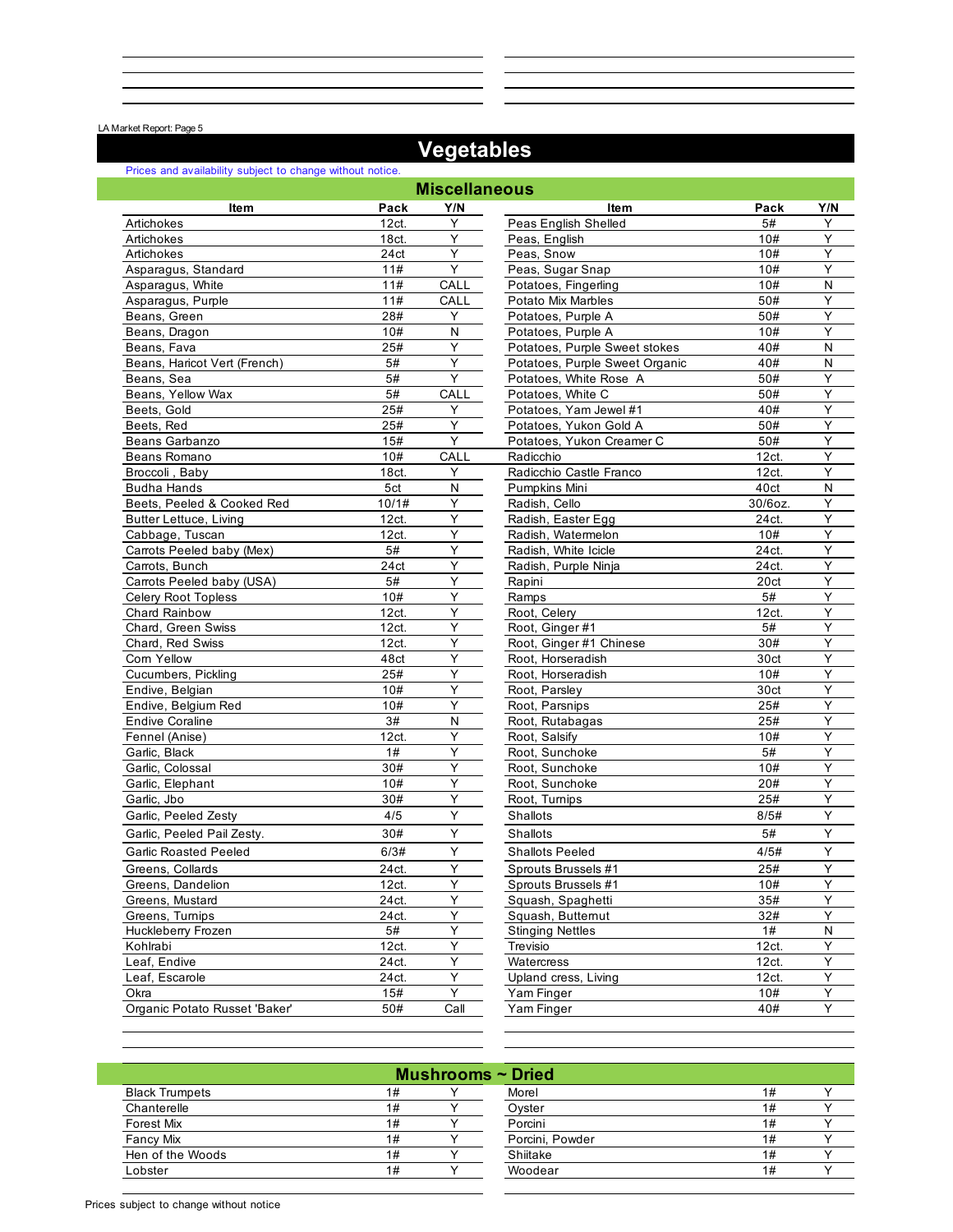# **Vegetables**

| Prices and availability subject to change without notice. |             |     |                                  |      |      |
|-----------------------------------------------------------|-------------|-----|----------------------------------|------|------|
|                                                           |             |     | Mushrooms $\sim$ Fresh           |      |      |
| Item                                                      | Pack        | Y/N | Item                             | Pack | Y/N  |
| Abalone                                                   | 1#          |     | Oyster                           | 5#   | Y    |
| <b>Blue Foot</b>                                          | 1#          |     | Oyster, King                     | 5#   |      |
| Bunashimeji, Brown/White                                  | $12/3.5$ oz |     | Oyster, Yellow                   | 5#   | ∨    |
| Chanterelle                                               | 1#          |     | Pom Pom                          | 1#   | Call |
| Crimini                                                   | 5#          |     | Porcini                          | 1#   | Call |
| Corn Mushroom Huitacoche                                  | 12/32oz     |     | Portobello Lra                   | 5#   | Y    |
| Enoki                                                     | 6x7oz       | N   | Shiitake Lrg                     | 5#   | v    |
| Hedgehog                                                  | 1#          |     | Shiitake, Chinese #2             | 5#   |      |
| Hen of the Woods                                          | 1#          |     | Trumpet, Black                   | 1#   |      |
| Lobster                                                   | 1#          |     | Truffles, Black Frozen (CHINESE) | 1#   |      |
| Morel.                                                    | 1#          |     | Woodear                          | 5#   | v    |
| Maitake                                                   | 24/3.5oz    | ◡   |                                  |      |      |

| ∙ Fresh                          |      |      |
|----------------------------------|------|------|
| Item                             | Pack | Y/N  |
| Oyster                           | 5#   |      |
| Oyster, King                     | 5#   |      |
| Oyster, Yellow                   | 5#   |      |
| Pom Pom                          | 1#   | Call |
| Porcini                          | 1#   | Call |
| Portobello Lra                   | 5#   |      |
| Shiitake Lrg                     | 5#   |      |
| Shiitake, Chinese #2             | 5#   |      |
| Trumpet, Black                   | 1#   |      |
| Truffles, Black Frozen (CHINESE) | 1#   |      |
| Woodear                          | 5#   |      |
|                                  |      |      |

| Tomatoes |     |                              |           |              |  |
|----------|-----|------------------------------|-----------|--------------|--|
| Pack     | Y/N | ltem                         | Pack      | Y/N          |  |
| 10#      | N   | Sweet 100, Red               | 12ct.     | $\checkmark$ |  |
| 12ct     |     | Tear Drop, Red               | 12ct.     | v            |  |
| 12ct.    |     | Tear Drop, Yellow            | 12ct.     |              |  |
| 11#      |     | Tomatoes, Heirloom mix       | 10#       |              |  |
| $12$ /pt |     | <b>Yellow Grape Tomatoes</b> | $12/5$ pt |              |  |
|          |     |                              |           |              |  |

| <b>Micro Greens/ Sprouts/ Herbs</b> |      |      |                             |          |    |  |
|-------------------------------------|------|------|-----------------------------|----------|----|--|
| <b>Item</b>                         | Pack | Y/N  | <b>Item</b>                 | Pack     | YI |  |
| Herb, Basil                         | 1#   | Υ    | Micro Green, Popcorn Shoots | 4oz.     |    |  |
| Herb, Chervil                       | 1#   | Y    | Micro Green, Rainbow Mix    | 4oz.     |    |  |
| Herb, Rosemary                      | 1#   | Y    | Micro Green, Ruby Chard     | 4oz.     |    |  |
| Herb, Sage                          | 1#   | Υ    | Sprouts, Alfalfa            | 12/4oz.  | Υ  |  |
| Herb, Sorrel                        | 1#   | Υ    | Sprouts, Daikon             | 12x2.5oz | Υ  |  |
| Herb, Thai Basil                    | 1#   | Υ    | Sprouts, Pea                | 12/2oz.  | Υ  |  |
| Micro Green, Amaranth               | 4oz. | Υ    | Ti Leaf                     | 8ct      |    |  |
| Micro Green, Arugula                | 4oz. | Υ    | <b>Micro Upland Cress</b>   | 4oz.     |    |  |
| Micro Green, Bulls Blood            | 4oz. | Υ    | Wheatgrass                  | 5#       |    |  |
| Micro Green, Cilantro               | 4oz. | Υ    |                             |          |    |  |
| Micro Green, Fennel (Anise)         | 4oz. | Υ    |                             |          |    |  |
| Micro Green, Magenta Spinach        | 4oz. | Υ    |                             |          |    |  |
| Micro Green, Menegi                 | 2oz. | Call |                             |          |    |  |
| Micro Green, Mint                   | 4oz. | Υ    |                             |          |    |  |
| Micro Green, Peppercress            | 4oz. | Υ    |                             |          |    |  |
| Peppercress                         | 1#   | Call |                             |          |    |  |

|             |      |              | <b>Micro Greens/ Sprouts/ Herbs</b> |            |     |  |
|-------------|------|--------------|-------------------------------------|------------|-----|--|
| <b>Item</b> | Pack | Y/N          | Item                                | Pack       | Y/N |  |
|             | 1#   |              | Micro Green, Popcorn Shoots         | 4oz.       |     |  |
|             | 1#   |              | Micro Green, Rainbow Mix            | 4oz.       |     |  |
|             | 1#   |              | Micro Green, Ruby Chard             | 4oz.       |     |  |
|             | 1#   |              | Sprouts, Alfalfa                    | $12/4$ oz. |     |  |
|             | 1#   |              | Sprouts, Daikon                     | 12x2.5oz   |     |  |
|             | 1#   |              | Sprouts, Pea                        | 12/2oz.    |     |  |
| anth        | 40z. |              | Ti Leaf                             | 8ct        |     |  |
| ءاد         | 4oz. |              | <b>Micro Upland Cress</b>           | 4oz.       |     |  |
| Blood       | 40z. |              | Wheatgrass                          | 5#         |     |  |
| tro         | 40z. |              |                                     |            |     |  |
| el (Anise)  | 40z. |              |                                     |            |     |  |
| nta Cninach | 407  | $\checkmark$ |                                     |            |     |  |

| <b>Onions</b>               |       |     |                 |          |     |
|-----------------------------|-------|-----|-----------------|----------|-----|
| <b>Item</b>                 | Pack  | Y/N | <b>Item</b>     | Pack     | Y/N |
| <b>Boilers</b>              | 25#   | Y   | Pearl, Gold     | 12/10oz. |     |
| Cippolini                   | 10#   |     | Pearl, Red      | 12/10oz. |     |
| Leeks                       | 12ct. |     | Pearl, Tri-Pack | 12/10oz. |     |
| Maui                        | 10/1# |     | Pearl, White    | 12/10oz. |     |
| Onion Pearl Red Peeled 5#   | 5#    |     | Onions, Sweet   | 40#      |     |
| Onion Pearl White Peeled 5# | 5#    |     |                 |          |     |